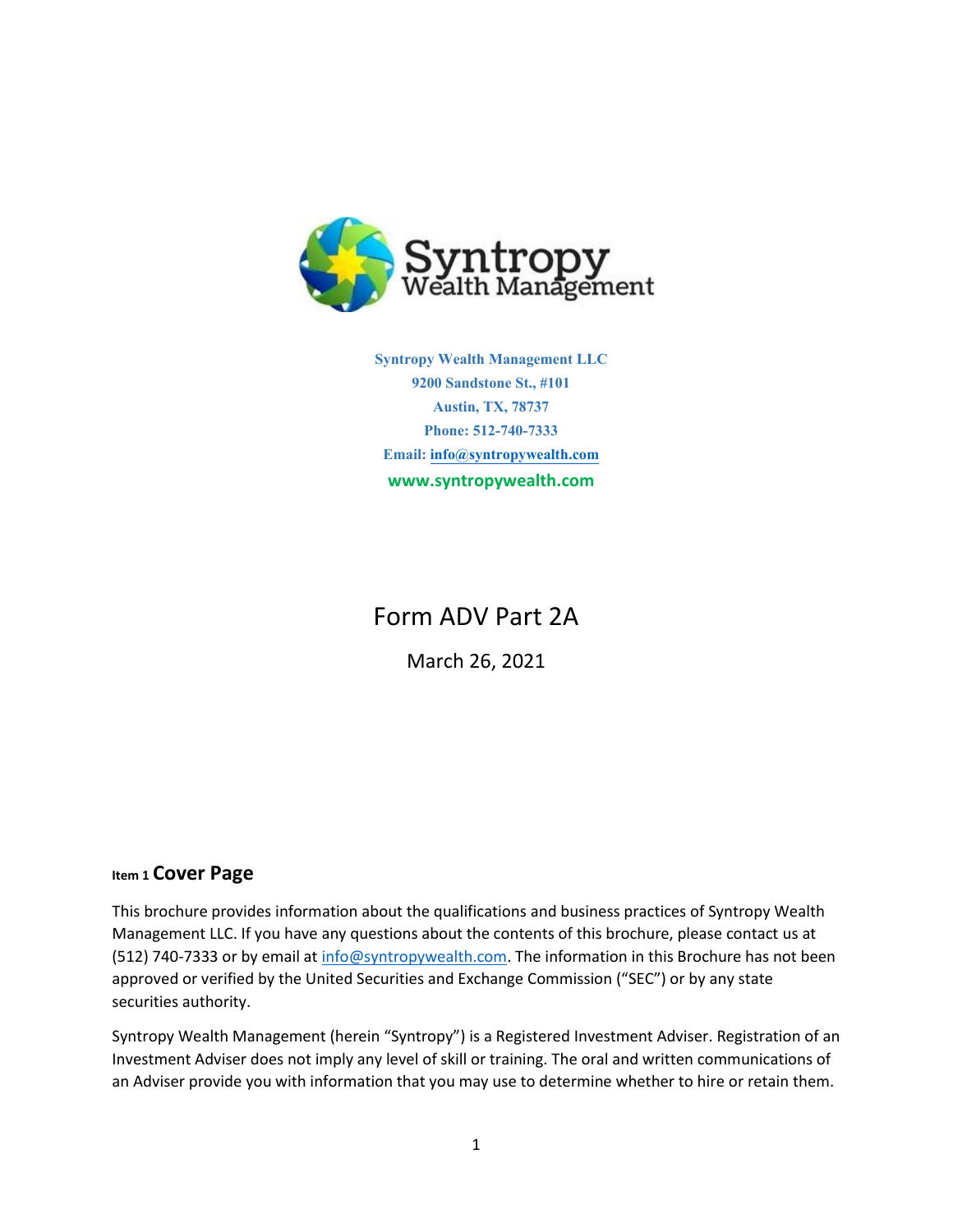# **Item 2 Material Changes**

## **Annual Update**

The Material Changes section of this brochure will be updated annually, or when material changes occur since the previous release of our Firm Brochure. This Item discusses only specific material changes that are made to this Brochure and provides clients with a summary of such changes.

## **Material Changes since the Last Update**

Syntropy has updated its services to include Intelligent Portfolio account service (Item 4) and modified its fee schedule regarding fee minimums (Item 5) and its Financial Information (Item 18).

## **Full Brochure and Additional Information**

Full Brochure and additional information about Syntropy Wealth Management LLC are available via the SEC's website [www.adviserinfo.sec.gov.](http://www.adviserinfo.sec.gov/) You can search this site by using a unique identifying number, known as a CRD number. The CRD number for Syntropy is 293062. The website also provides information about any persons affiliated with Syntropy who are registered, or are required to be registered, as an Investment Adviser Representative of Syntropy.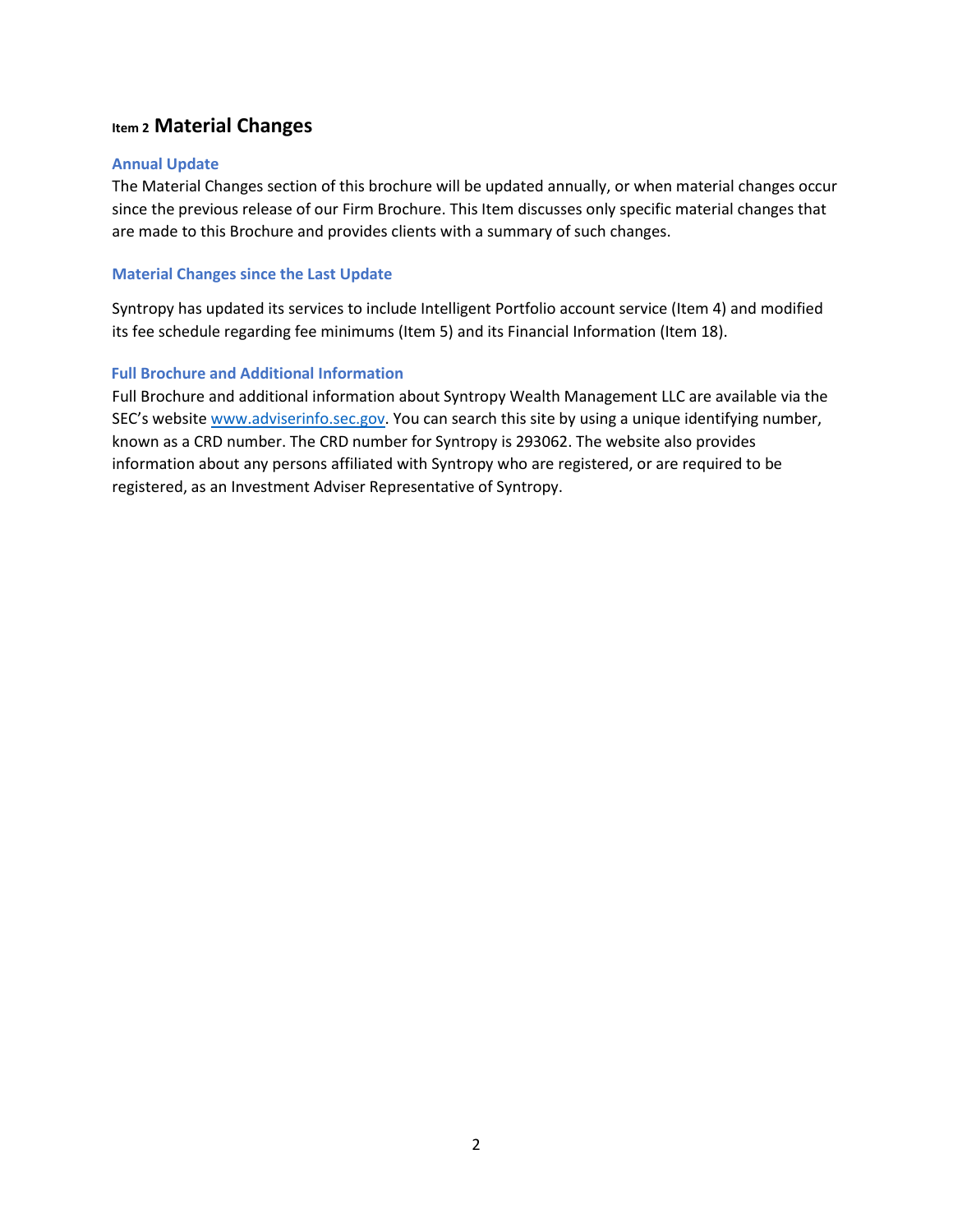# Item 3 Table of Contents

| ITEM <sub>1</sub> |                                                                               |
|-------------------|-------------------------------------------------------------------------------|
| ITEM <sub>2</sub> |                                                                               |
| <b>ITEM3</b>      |                                                                               |
| ITEM 4            |                                                                               |
| <b>ITEM 5</b>     |                                                                               |
| ITEM 6            |                                                                               |
| <b>ITEM7</b>      |                                                                               |
| <b>ITEM 8</b>     |                                                                               |
| ITEM 9            |                                                                               |
| ITEM 10           |                                                                               |
| ITEM 11           | Code of Ethics, Participation in Client Transactions and Personal Trading  10 |
| <b>ITEM 12</b>    |                                                                               |
| ITEM 13           |                                                                               |
| ITEM 14           |                                                                               |
| ITEM 15           |                                                                               |
| ITEM 16           |                                                                               |
| ITEM 17           |                                                                               |
| <b>ITEM 18</b>    |                                                                               |
| ITEM 19           |                                                                               |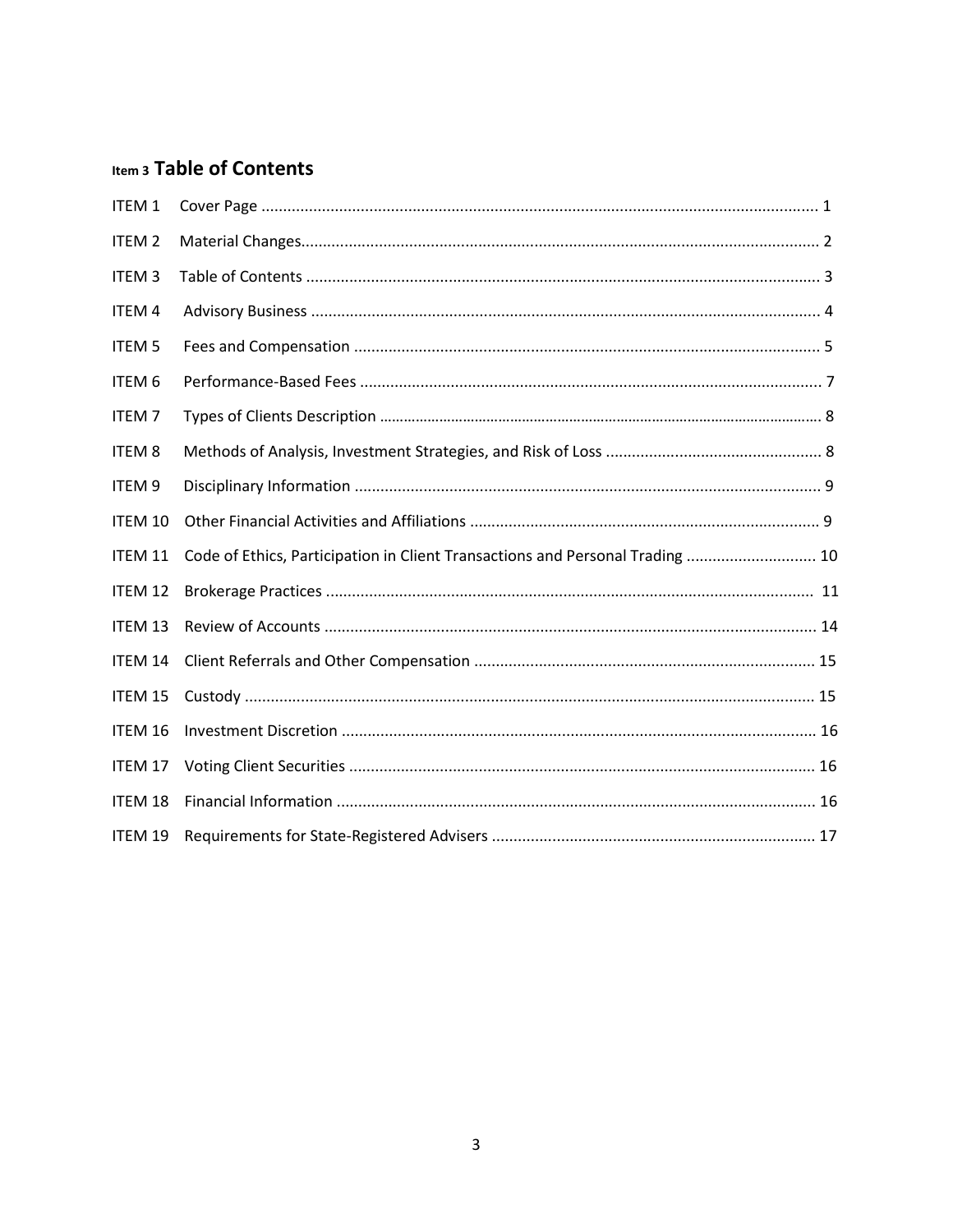## **Item 4 Advisory Business**

#### **Firm Information**

Syntropy Wealth Management LLC ("Syntropy," "we," "us," "our"), is a registered investment advisory firm located in Austin, TX and registered in the state of Texas. Syntropy Wealth was formed in April 2018.

## **Principal Owners**

Syntropy is owned and controlled by Derek Eckert, its Managing Director and Chief Compliance Officer.

#### **Investment Advisory Services**

All Syntropy accounts are managed from a perspective summarized as Modern Portfolio Theory.

#### **Asset Management Services**

Syntropy provides asset management services in which investment advisers manage client accounts. Our services provide additional investment opportunities among stocks, bonds, mutual funds, exchange traded funds (ETFs), Real Estate Investment Trusts (REITs), options, private placements and additional securities. Our asset management services, both discretionary, involve providing clients with continuous and ongoing supervision over their custodial accounts.

#### **Intelligent Portfolio Service**

Syntropy also offers an automated investment program, Intelligent Portfolio Service ("IPS") through which clients are invested in a range of investment strategies we have constructed and manage, each consisting of a portfolio of exchange-traded funds ("ETFs"), mutual funds and a cash allocation. The client may instruct us to exclude up to three ETFs from their portfolio. The client's portfolio is held in a brokerage account opened by the client at Charles Schwab & Co., Inc. ("Schwab"). We use the Institutional Intelligent Portfolios® platform ("Platform") offered by Schwab Performance Technologies ("SPT"), a software provider to independent investment advisors to operate the IPS. We are independent of and not owned by, affiliated with, sponsored, or supervised by Schwab or SPT. We, and not Schwab, are the investment advisor and primary point of contact with respect to IPS. We are solely responsible for determining the appropriateness of IPS for the client. We have contracted with SPT to provide us with the Platform, which consists of technology and related trading and account management services. The Platform allows us to make the IPS available to clients online and includes a system that automates certain key parts of our investment process, which includes an online questionnaire that helps us determine the client's investment objective and risk tolerance. Clients should note that we will recommend a portfolio in response to the client's answers. The client may then indicate an interest in a portfolio that is one level less or more conservative or aggressive than the recommended portfolio, but we then make the final decision and select a portfolio based on all the information we have about the client. The investment process also includes an automated investment engine through which we manage the client's portfolio on an ongoing basis through automatic rebalancing and tax loss harvesting.

There is no annual licensing fee or additional charges for this service to either Syntropy or the client, however, Schwab does require a minimum balance of 4% to be held in the cash reserve "sweep"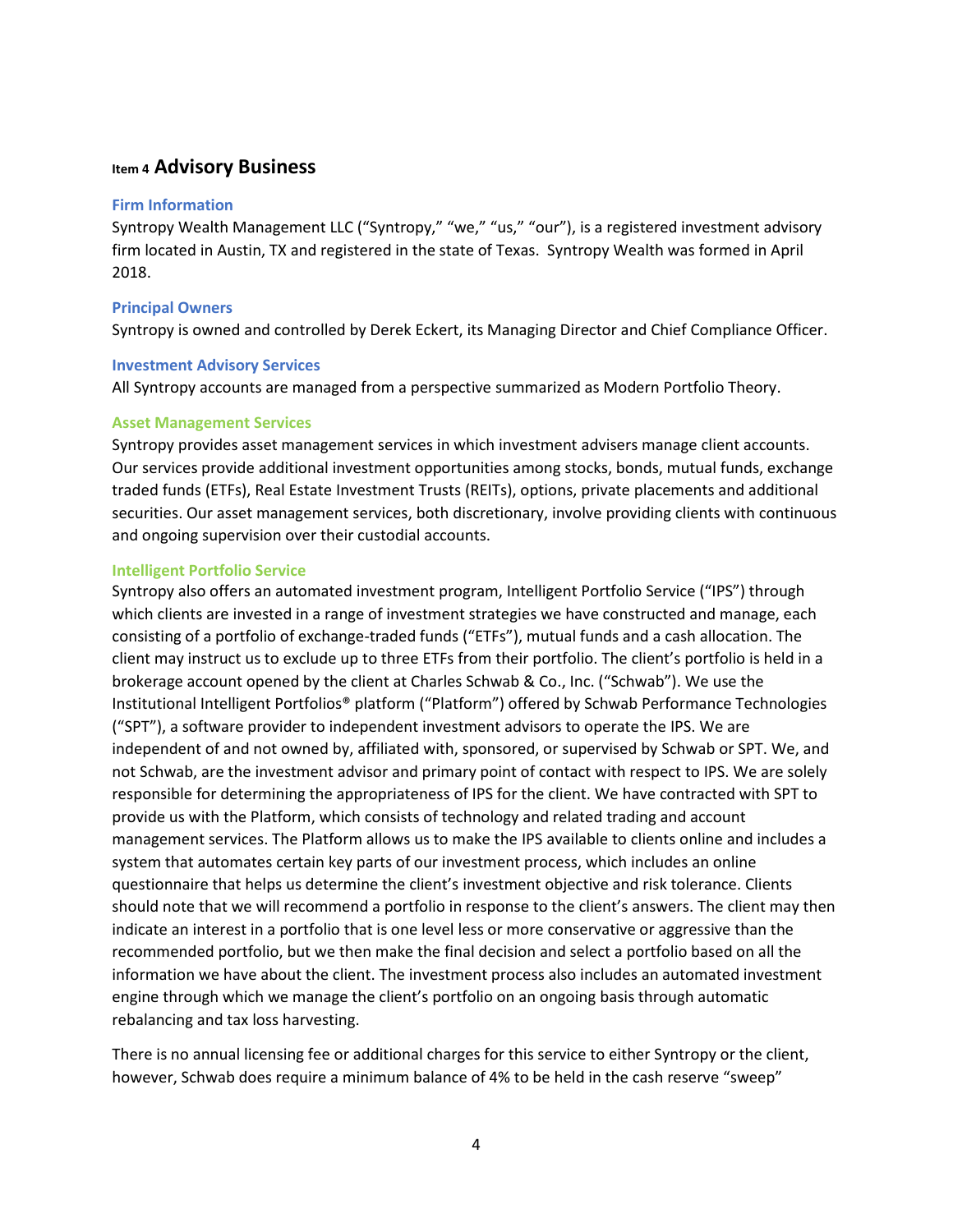account on the value of all clients' assets in the Program. Full details of this program can be found at: <https://si2.schwabinstitutional.com/SI2/Published/Direct/secure/file/P-12956244>

#### **Financial Planning and Consulting Services**

Syntropy provides financial planning and/or consulting services to help its clients find ways to help understand their overall financial situation, set and achieve financial goals and objectives. We accomplish by helping clients review their financial goals, tax planning strategies, tax preparation, asset allocation, risk management, retirement planning, cash flow planning, education planning, mortgage/debt analysis, budgeting, estate planning, charitable planning, real estate analysis, investment planning, and lines of credit analysis.

#### **Client Investment Objectives/Restrictions**

Syntropy Wealth offers the same suite of services to all its clients. However, specific client financial plans and their implementation are dependent upon, and driven by, the client Investment Policy Statement which outlines a client's objective, specific limitations, tax concerns and risk tolerance levels. This information is essential in the development of a client-specific plan in the selection of investments that matches restrictions, needs, and targets. On a case-by-case basis, Clients may impose restrictions in investing in certain securities or types of securities in accordance with their values or beliefs. However, if the restrictions prevent us from properly servicing the client account, or if the restrictions would require us to deviate from our standard suite of services, we reserve the right to end the relationship. We may request additional information and documentation such as current investments, tax returns, insurance policies, and estate plan. We will discuss the client's investment objectives, needs, and goals, but clients must inform us of any changes. Unless directed by the client, we do not independently verify any information provided to us from clients, their attorney, accountant, or other professionals.

## **Wrap Fee Programs**

Syntropy does not participate in, recommend, or offer wrap fee programs to our clients.

#### **Assets under Management**

As of March 26, 2021, Syntropy Wealth is a registered investment advisory firm with the state of Texas and currently has \$32,621,911 of assets under management, all of which are on a discretionary basis.

## **Item 5 Fees & Compensation**

#### **Annual Fees for Advisory Services**

Syntropy is compensated for providing Asset Management services by charging an asset management fee. The asset management fee is based on the quarter-end balance of the total assets under management of the household (immediate family members, not necessarily at the same address).

The fees for financial planning services are negotiable and will vary depending on the complexity of the process undertaken, the types of issues addressed, the scope of services provided and the frequency with which the services are rendered. All fees are agreed upon before entering into the Financial Planning Services Agreement signed by the client.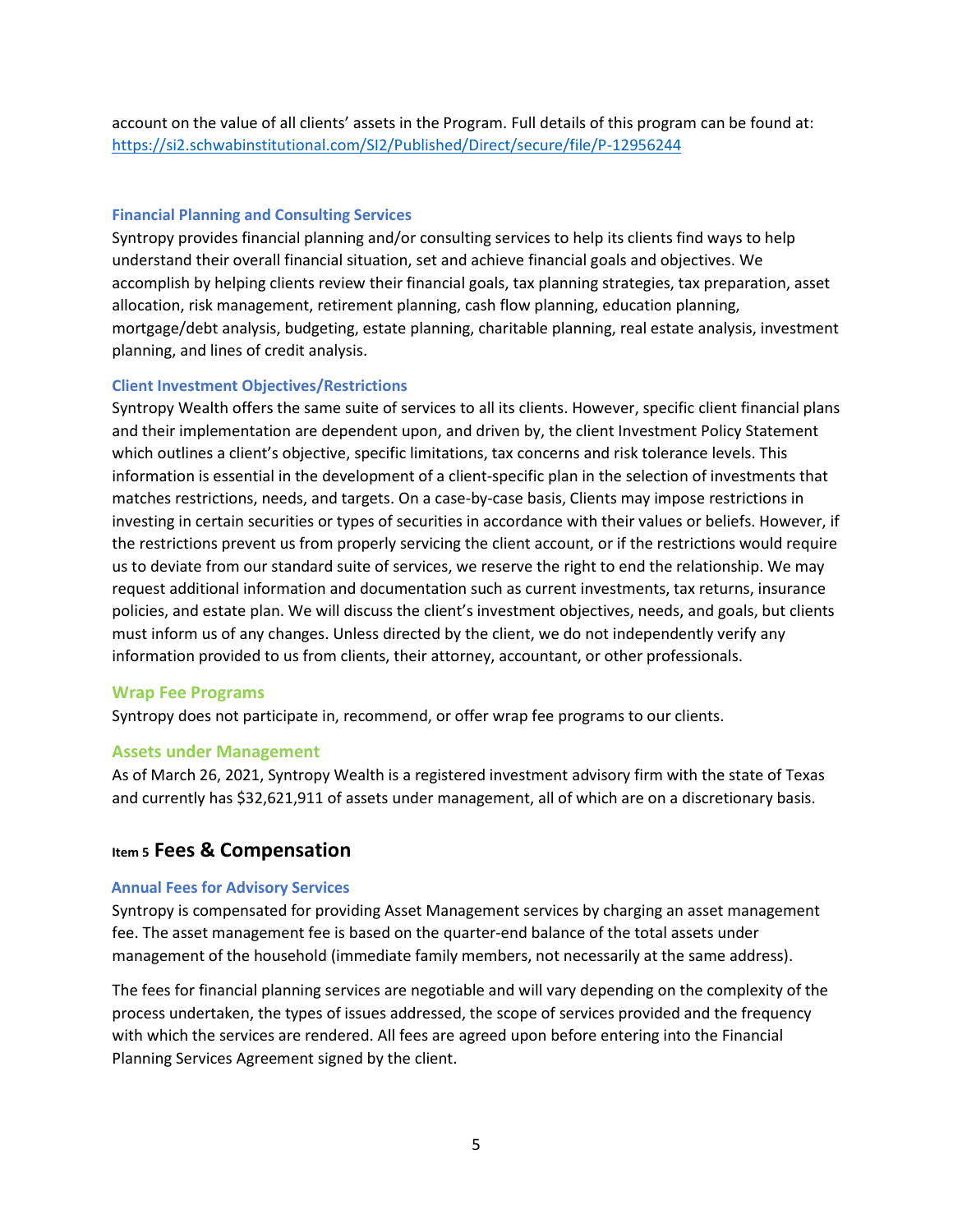**Discretionary Accounts** Client under Discretionary services may pay brokerage commissions to Schwab in addition to the asset management fees paid to Syntropy. Currently, there are no fees for trades in individual equities and ETF's. Some mutual funds may be part of Schwab's No Transaction Fee (NTF) program and therefore, have no fee, while others which are not part of NTF are subject to Schwab's mutual fund commission charges. For details on fees assessed at Schwab, go to: [https://www.schwab.com/pricing.](https://www.schwab.com/pricing)

**Intelligent Portfolio Service** As described in *Item 4 Advisory Business*, IPS clients do not pay fees to SPT or brokerage commissions or other fees to Schwab. However, Schwab does receive other revenue in connection with the Intelligent Portfolio Program (Brokerage arrangements are further described in *Item 12 Brokerage Practices*), including (i) the profit earned by Charles Schwab Bank, SSB, a Schwab affiliate, on the allocation to the Schwab Intelligent Portfolios Sweep Program; (ii) remuneration Schwab receives from the market centers where it routes ETF trade orders for execution. The minimum investment required for a new account is \$5,000. The minimum account balance to enroll in the tax loss harvesting feature is \$50,000 (regardless of household account balance).

The below ranges are the standard fee ranges that are typically charged. We will waive the agreed upon financial planning fees if engaging in our asset management services.

| <b>Discretionary Asset Management Tiered Fee Schedule</b> |                 |  |  |
|-----------------------------------------------------------|-----------------|--|--|
| $$0 - $1,000,000$                                         | 85 basis points |  |  |
| \$1,000,001 - \$2,000,000                                 | 55 basis points |  |  |
| $$2,000,000+$                                             | 25 basis points |  |  |
| Minimum Household Balance*                                | \$500,000       |  |  |

*One basis point is one hundredth of one percent*

| <b>Financial Planning and Consulting Fee Schedule</b> |                              |  |  |
|-------------------------------------------------------|------------------------------|--|--|
| Hourly                                                | $\frac{1}{2}$ \$250 per hour |  |  |
| Fixed Fee                                             | $ $2,000 - $5,000$           |  |  |
| Minimum Fee*                                          | \$2,000                      |  |  |

\*Minimum fee/balance may be waived by Syntropy's Managing Director

## **Fee Billing**

For discretionary managed accounts advisory fees are invoiced, and either will be deducted directly from the client account through the qualified custodian holding the client's funds and securities or billed directly to the client. Payments are assessed quarterly based off quarter-end balance (adjusted for cash flows), in arrears, and are charged after the end of the quarter. All fees are due upon receipt.

For financial planning accounts, Clients are invoiced quarterly or as per advisory agreement.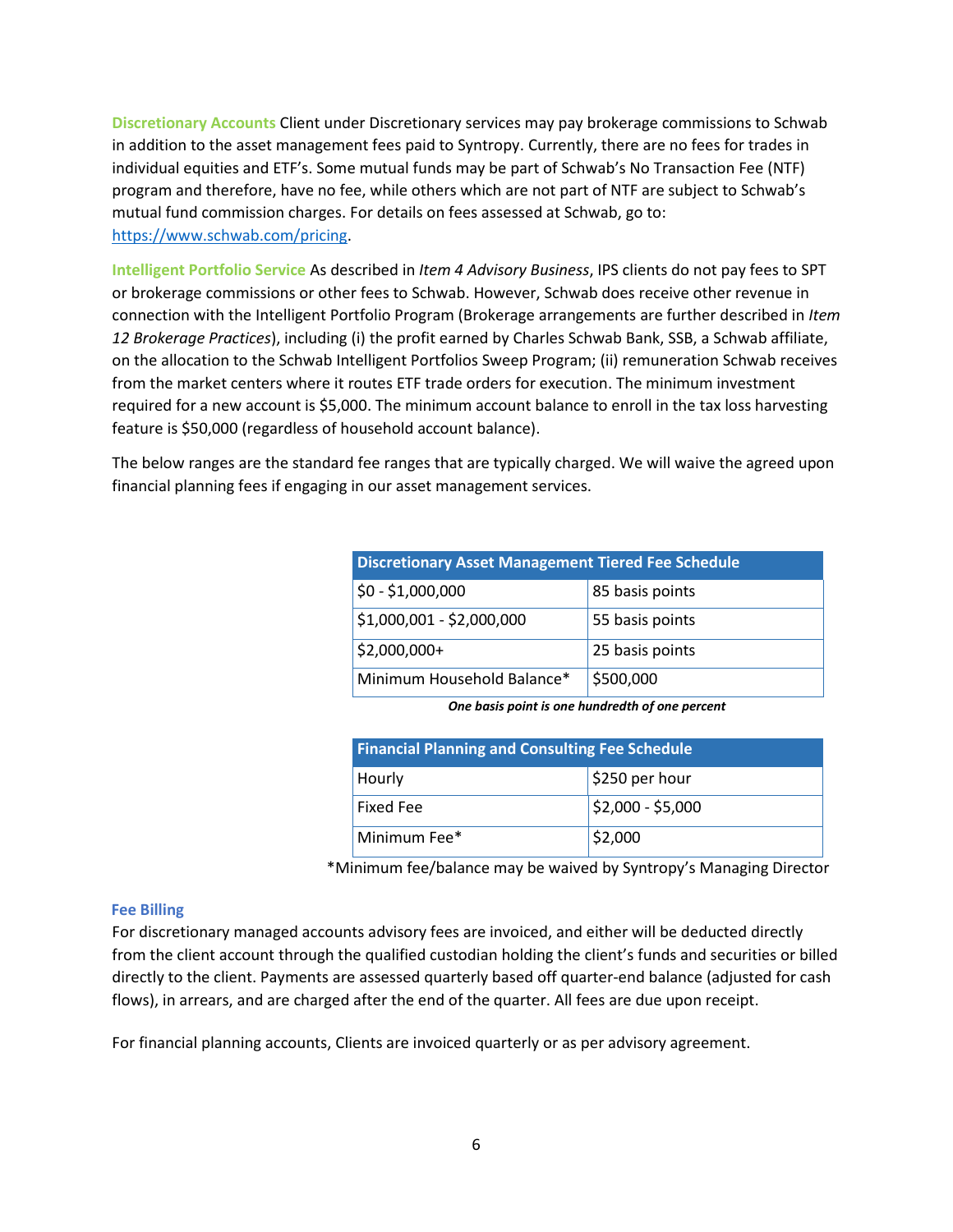#### **Fee Payment**

Advisory fees are deducted from custodied accounts only when in receipt of client's written authorization by executing an advisory agreement permitting the fees to be paid directly from your account. Fees for Intelligent Portfolio accounts must be automatically deducted from the client account.

Financial Planning or Consulting fees are paid via credit card or personal check. Fees may be assessed on an hourly basis or as a one-time project fee. An estimate for total hours will be determined at the start of the relationship to determine whether hourly planning or a project-based plan is in Client's best interest. Hourly fees will be invoiced upon completion of the financial plan or the rendering of consulting services with a thirty (30) day written notice. For one-time projects, Client agrees to pay one half of the total fee upon signing this Agreement and Schedule and the remaining fee upon delivery of the plan.

All third-party fees (i.e. custodian fees, commissions, mutual fund fees, transaction fees, etc.) are the responsibility of the client. These fees are separate and distinct from the fees and expenses charged by Syntropy.

#### **Termination of Agreement**

Either party may terminate investment management agreement by providing 30-day advance written the notice. Upon termination of any account, any prepaid, unearned fees will be promptly refunded, and any earned, unpaid fees will be due and payable up to and including the effective date of termination.

Notwithstanding the above, if Syntropy does not deliver the appropriate disclosure statement to a client at least 48 hours prior to the client entering into any written or oral advisory contract with this us, then the client has the right to terminate the contract without penalty within five (5) business days after entering into the contract.

#### **Other Expenses and Fees**

The fees discussed above include payment solely for our asset management and financial planning services provided by us and are separate of certain fees or charges that are imposed by third parties in connection with investments made on your behalf in your account. Third party fees may include markdowns, markups, brokerage commissions, other transaction costs and/or custodial fees.

Also, all fees paid to Syntropy for asset management services are separate from the expenses charged by exchange-traded funds and mutual funds to their shareholders. These fees and expenses will be used to pay management fees for the funds, other fund expenses, account administration, and a possible distribution fee. Exchange traded funds, stocks and mutual funds can be invested in directly without Syntropy's services. However, those persons will not receive our services to assist you in determining which products or services are most suitable to their financial situation and objectives. Prospects and clients should review both the fees we charge, and the fees charged by the fund(s) to understand the total fees to be fully paid.

## **Item 6 Performance Based Fees**

**Sharing of Capital Gains**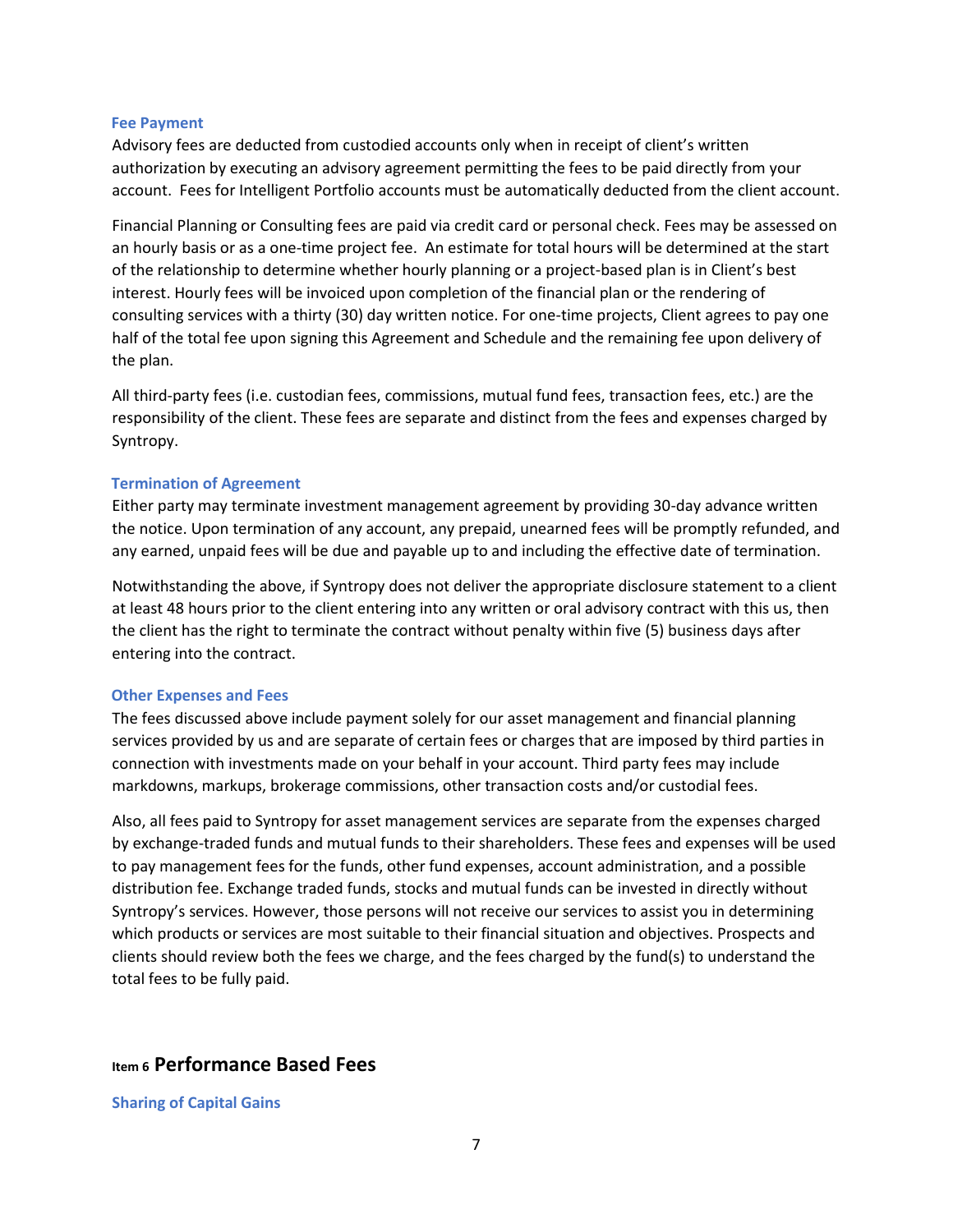Syntropy does not charge or engage in performance-based fees (i.e. fees based on a share of capital gains on or capital appreciation of the assets of a client).

## **Item 7 Types of Client Description**

#### **Discretionary Account Services**

Discretionary investment advisory services, asset management, consulting and financial planning services are provided to:

- Individuals
- Corporations,
- Other business entities

Syntropy Wealth maintains a minimum account size for asset management services (see *Item 5 Fees & Compensation*).

#### **Intelligent Portfolio Service**

Clients eligible to enroll in the Intelligent Portfolio Service (the "Program") includes:

- Individuals
- IRAs
- Revocable Living Trusts

Clients that are organizations (such as corporations and partnerships) or government entities, and clients that are subject to the Employee Retirement Income Security Act of 1974 (ERISA) are not eligible for the Program.

# **Item 8 Methods of Analysis, Investment Strategies, and Risk of Loss**

## **Methods of Analysis**

Syntropy Wealth uses various methods of analysis and investment strategies. Methods and strategies may vary based on the investment adviser representative providing advice, the client's risk tolerance, time frame and level of sophistication.

When formulating investment advice or managing assets for our clients, we will use a variety of strategies like top down, bottom up, contrarian and dividend, etc. Our clients' accounts are managed separately with their underlying investment strategies, restrictions, or investment limitations defined within each Client's Investment Policy Statement.

**Modern Portfolio Theory** - Modern portfolio theory (MPT) is a risk-averse theory that involves the construction of portfolios to maximize and optimize expected return based on a given level of market risk, emphasizing that risk is an inherent part of higher reward. According to the theory, it's possible to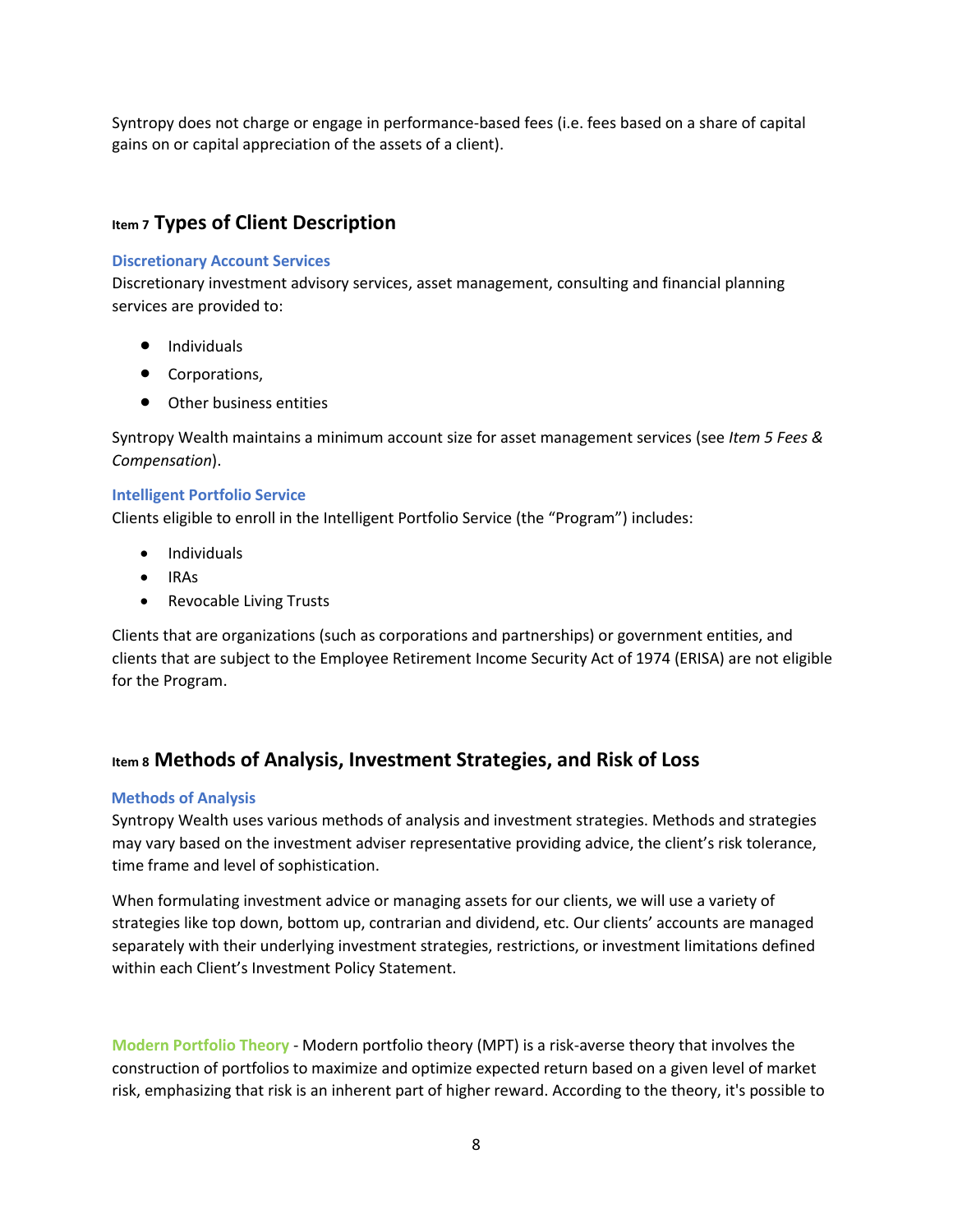construct an "efficient frontier" of optimal portfolios offering the maximum possible expected return for a given level of risk.

#### **Potential Risks**

Investing involves different levels of risk that can result in loss of any profits and/or principal you have not recommend to you with it.

**Inflation Risk:** which is the risk that the rate of price increases in the economy deteriorates the returns associated with the stock.

**Political and Governmental Risk:** which is the risk that the value of your investment will is affected by the introduction of new laws or regulations.

**Interest Rate Risk:** which is the risk that the value of the investments we recommend to you will fall if interest rates rise.

**Call Risk:** which is the risk that your investment will be called or purchased back from you when conditions are favorable to the bond issuer and unfavorable to you.

**Default Risk:** which is the risk that issuer is unable to pay the contractual interest or principal on the investment promptly or at all.

**Manager Risk:** which is the risk that an actively managed mutual fund's investment adviser will fail to execute the fund's stated investment strategy.

## **Item 9 Disciplinary Information**

#### **Regulatory and Disciplinary**

As of the date of this brochure, the firm has not been subject to any disciplinary, legal, or regulatory events related to past or present investment clients. There has been no disciplinary, legal, or regulatory events related to the firm or any management person.

## **Item 10 Other Financial Activities and Affiliations**

#### **Financial Industry Activities**

Syntropy is not a registered as a securities broker-dealer, or a futures commission merchant, commodity pool operator or commodity trading advisor.

#### **Affiliations**

No associates of the firm are insurance agents, licensed to sell insurance products, however, through Syntropy Wealth's relationship with Charles Schwab they may introduce Clients to an insurance agent who may act as their agent of record on insurance or annuities.

Syntropy does not require or encourage its investment adviser representatives to have their Client(s) implement any insurance product recommendations with Syntropy or its associates. Client(s) are free to implement insurance product recommendations through any insurance agency of their choice.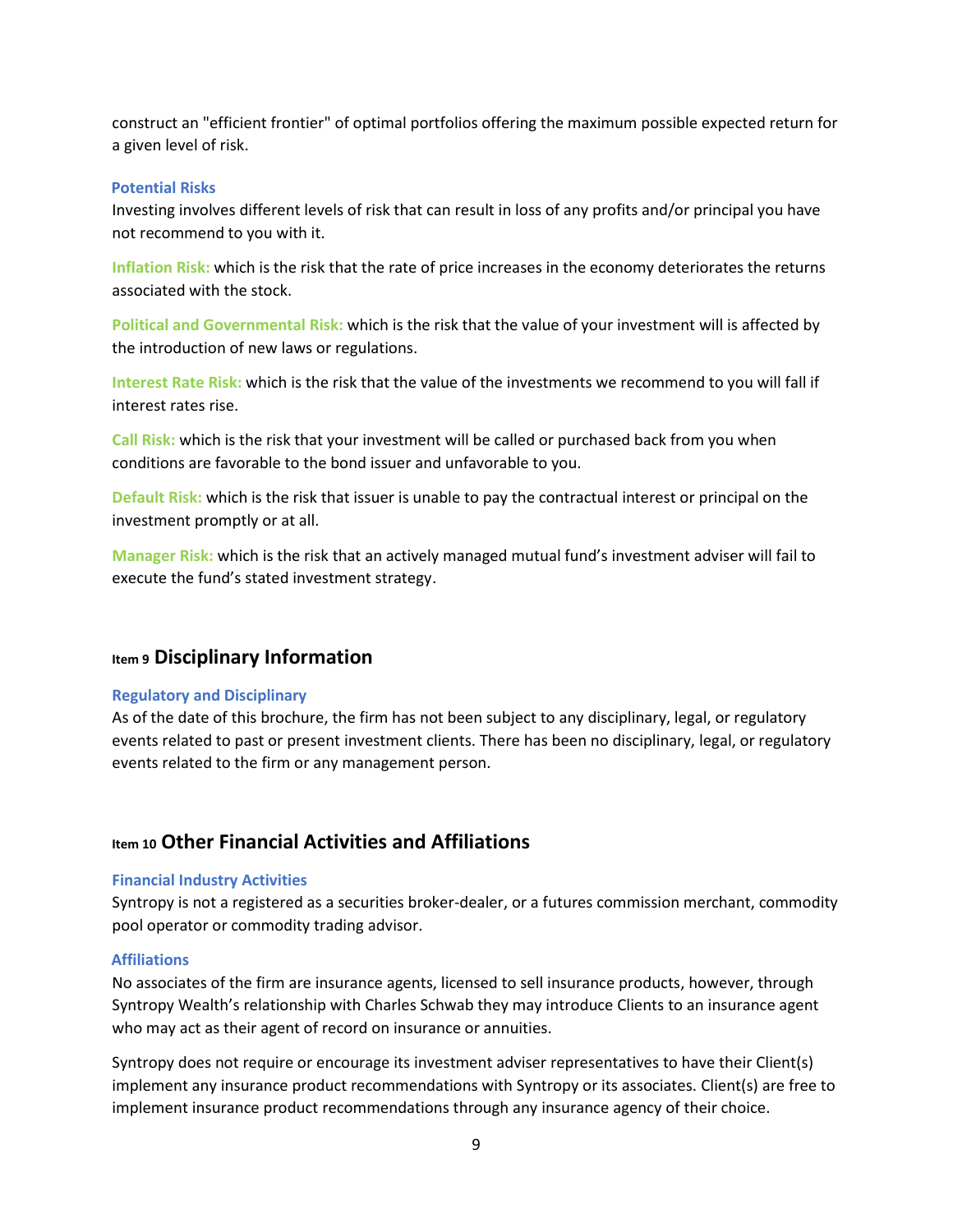Syntropy requires that all representatives disclose this conflict of interest when such recommendations are made. Representatives must also disclose to clients that they may purchase recommended products from other representatives not affiliated with Syntropy.

# **Item 11 Code of Ethics, Participation in Client Transactions and Personal Trading**

## **Code of Ethics**

Syntropy has developed a code of ethics that will apply to all our supervised persons. The Firm and its representatives must act in a fiduciary capacity when advising investment advisory clients. As a fiduciary, it is always an investment adviser's responsibility to provide fair and full disclosure of all material facts and to act solely in the best interest of each of our clients. Syntropy has a fiduciary duty to all clients. This fiduciary duty is considered the core underlying principle of our code of ethics, which also covers our insider trading, and personal securities transactions policies and procedures. We always require all supervised persons to conduct business with the highest level of ethical standards and to comply with all federal and state securities laws. Upon employment or affiliation, and at least annually thereafter, all supervised persons will acknowledge that they have read, understand, and agree to comply with Code of Ethics.

Firm forbids any officer or employee, either personally or on behalf of others, to trade on material, nonpublic information or to communicate such information to others in violation of the law. As a fiduciary, it is always an investment adviser's responsibility to provide fair and full disclosure of all material facts and to act solely in the best interest of each of our clients. Syntropy will provide a copy of the Syntropy's Code of Ethics to prospective clients or clients upon request.

## **Participation or Interest in Client Transactions**

There may be instances where an Investment Advisor Representative (IAR) will recommend to investment advisory clients or prospective clients the purchase or sale of securities in which IAR, its affiliates or other clients may also have a position or interest. Certain affiliated accounts may trade in the same securities with client accounts on an aggregated basis. Generally, in such circumstances, the affiliated and client accounts will share execution costs equally. Completed trade orders will be allocated according to the instructions from the initial trade order. Partially filled trade orders will be allocated on a pro-rata basis. Any exceptions will be explained in the trade blotter.

#### **Personal Trading**

Employees are permitted to have personal securities accounts provided that personal investing practices are in line with fiduciary standards and regulatory requirements, and do not conflict with their duty to Syntropy and/or its clients. Syntropy monitors and controls personal trading through Pre-approval of all personal securities transactions or Blackout periods imposed upon employees trading in the same securities as Firm's Advisors.

## **Item 12 Brokerage Practices**

#### **Trading Practices**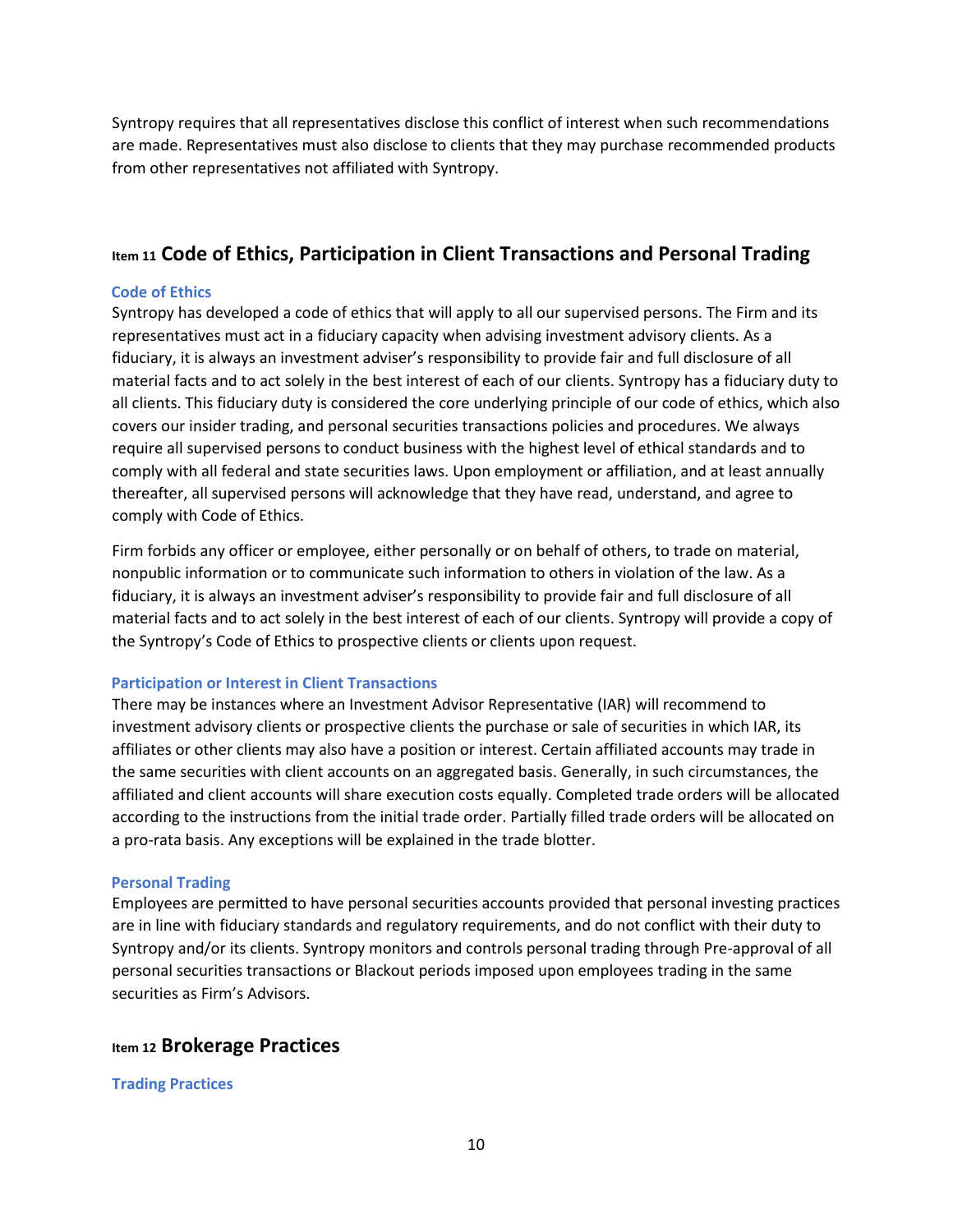Our policies and procedures prohibit unfair trading practices and to avoid conflicts of interests, where possible, or to disclose conflicts when they arise. We will disclose conflicts and attempt to resolve conflicts as soon as is reasonably possible.

#### **The Custodian and Brokers We Use**

Syntropy does not maintain custody of the assets that we manage, although we may be deemed to have custody of client assets if given authority to withdraw assets from the account (see *Item 15*—Custody, below). Assets must be maintained in an account at a "qualified custodian," generally a broker-dealer or bank. We require that our clients use Charles Schwab & Co., Inc. (Schwab), a registered broker-dealer, member SIPC, as the qualified custodian. We are independently owned and operated and are not affiliated with Schwab. Schwab will hold client assets in a brokerage account and buy and sell securities when we instruct them to do so. While we require that clients use Schwab as custodian/broker, they will decide whether to do so and will open an account with Schwab by entering into an account agreement directly with them. We do not open the account for clients, although we may assist in doing so. If clients do not wish to place assets with Schwab, then we cannot manage their account.

#### **How We Select Brokers/Custodians**

We seek to use a custodian/broker that will hold client assets and execute transactions on terms that are, overall, most advantageous when compared with other available providers and their services. We consider a wide range of factors, including:

• Combination of transaction execution services and asset custody services (generally without a separate fee for custody)

• Capability to execute, clear, and settle trades (buy and sell securities for your account)

• Capability to facilitate transfers and payments to and from accounts (wire transfers, check requests, bill payment, etc.)

• Breadth of available investment products (stocks, bonds, mutual funds, exchange-traded funds [ETFs], etc.)

- Availability of investment research and tools that assist us in making investment decisions
- Quality of services, including access to customer service, traders and back-office personnel

• Competitiveness of the price of those services (commission rates, margin interest rates, other fees, etc.) and willingness to negotiate the prices

- Reputation, financial strength, security, and stability
- Prior service to us and our clients

• Availability of other products and services that benefit us, as discussed below (see "Products and services available to us from Schwab")

#### **Your Brokerage and Custody Costs**

For our clients' accounts that Schwab maintains, Schwab generally does not charge you separately for custody services but may be compensated by charging you commissions or other fees on trades that it executes. Certain trades (for example, many mutual funds and ETFs) may not incur Schwab commissions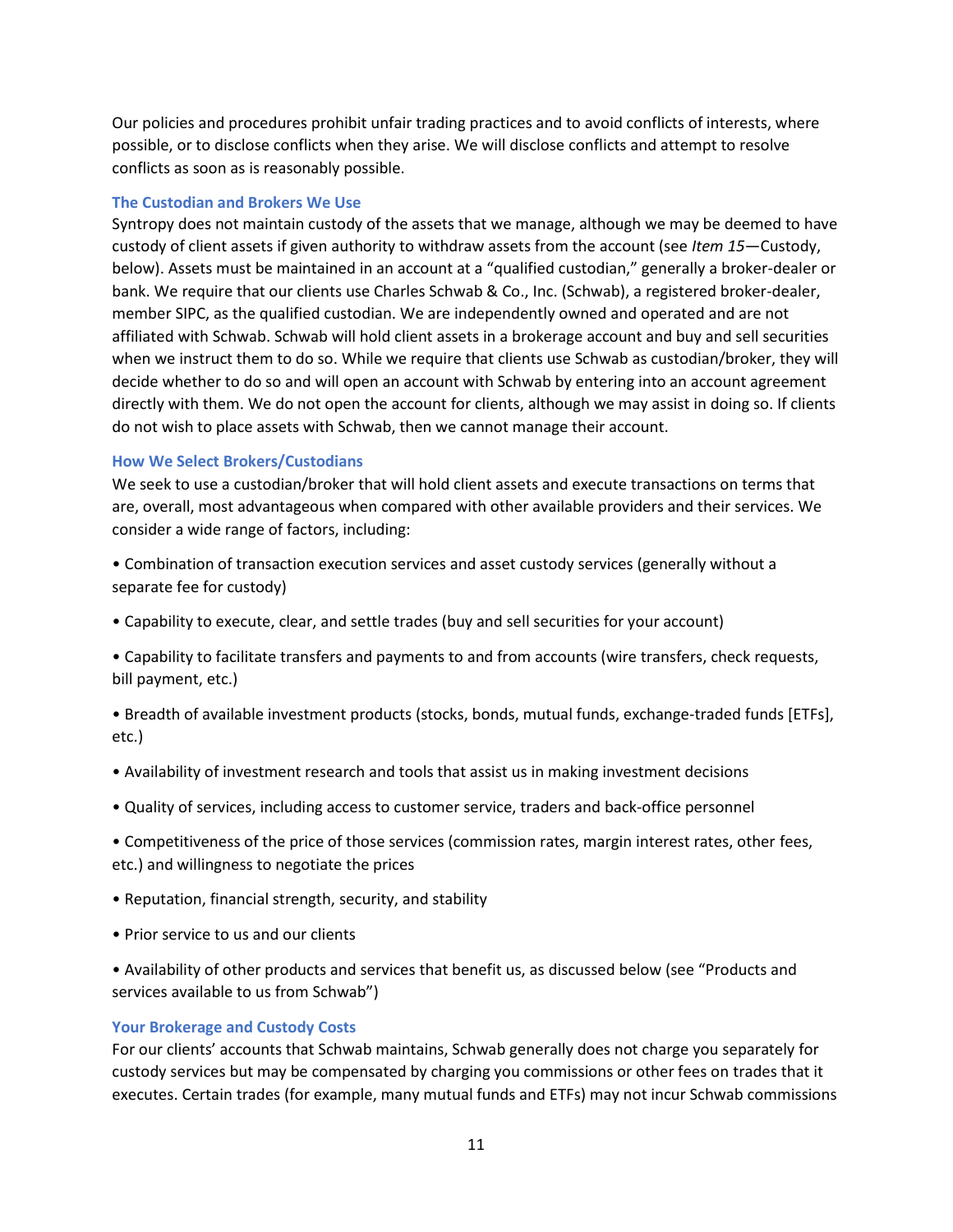or transaction fees. Schwab is also compensated by earning interest on the uninvested cash in your account in Schwab's Cash Features Program.

#### **Products and Services Available to Us from Schwab**

Schwab Advisor Services™ is Schwab's business serving independent investment advisory firms like us. They provide us and our clients with access to their institutional brokerage services (trading, custody, reporting, and related services), many of which are not typically available to Schwab retail customers. Schwab also makes available various support services. Some of those services help us manage or administer our clients' accounts, while others help us manage and grow our business. Schwab's support services are generally available on an unsolicited basis (we do not have to request them) and at no charge to us. Following is a more detailed description of Schwab's support services:

Schwab's institutional brokerage services include access to a broad range of investment products, execution of securities transactions, and custody of client assets. The investment products available through Schwab include some to which we might not otherwise have access or that would require a significantly higher minimum initial investment by our clients. Schwab's services described in this paragraph generally benefit you and your account.

Schwab also makes available to us other products and services that benefit us but may not directly benefit you or your account. These products and services assist us in managing and administering our clients' accounts. They include investment research, both Schwab's own and that of third parties. We may use this research to service all or a substantial number of our clients' accounts, including accounts not maintained at Schwab. In addition to investment research, Schwab also makes available software and other technology that:

- Provide access to client account data (such as duplicate trade confirmations and account statements)
- Facilitate trade execution and allocate aggregated trade orders for multiple client accounts
- Provide pricing and other market data
- Facilitate payment of our fees from our clients' accounts
- Assist with back-office functions, recordkeeping, and client reporting

Schwab also offers other services intended to help us manage and further develop our business enterprise. These services include:

- Educational conferences and events
- Consulting on technology, compliance, legal, and business needs
- Publications and conferences on practice management and business succession
- Access to employee benefits providers, human capital consultants, and insurance providers
- Marketing consulting and support

Schwab may provide some of these services itself. In other cases, it will arrange for third-party vendors to provide the services to us.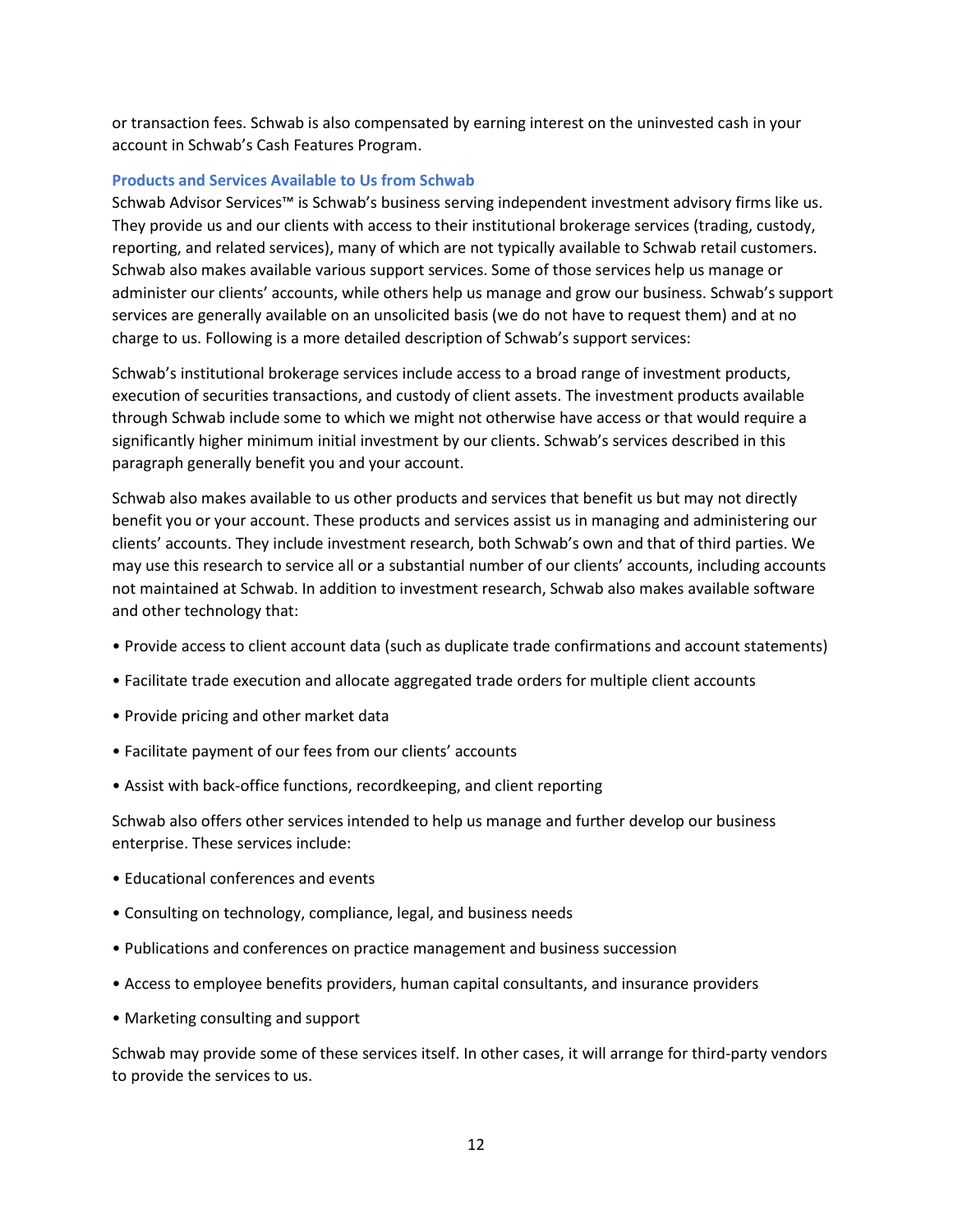Schwab may also provide us with other benefits that are not directly tied to our business (e.g. meals and entertainment).

#### **Soft Dollars**

Schwab may also discount or waive its fees for some of these services or pay all or a part of a third party's fees. Soft dollar benefits may be proportionally allocated to any accounts that may generate different amounts of the soft dollar benefits.

Schwab Advisor Services may provide us with certain brokerage and research products and services that qualify as "brokerage or research services" under Section 28(e) of the Securities Exchange Act of 1934 ("Exchange Act"). These research products and/or services will assist the Advisor in its investment decision making process. Such research generally will be used to service all the Advisor's clients, but brokerage commissions paid by the client may be used to pay for research that is not used in managing the client's account.

Because soft dollar benefits could be considered to provide a benefit to the adviser that might cause the client to pay more than the lowest available commission without receiving the most benefit, they are considered a conflict of interest in recommending or directing custodial services. Syntropy mitigates these conflicts of interest through strong oversight of soft-dollar arrangements by the Chief Compliance Officer, in order to assure the soft dollar benefits, serve the best interests of the client.

There may be other benefits from recommending Schwab Advisor Services such as software and other technology that (i) provide access to client account data (such as trade confirmations and account statements); (ii) facilitate trade execution and allocate aggregated trade orders for multiple client accounts; (iii) provide research, pricing and other market data; (iv) facilitate payment of fees from its clients' accounts; and (v) assist with back-office functions, recordkeeping and client reporting.

Other services may include, but are not limited to, performance reporting, financial planning, client relationship management software, third party research, publications, access to educational conferences, roundtables and webinars, practice management resources, access to consultants and other third-party service providers who provide a wide array of business-related services and technology with whom Syntropy may contract directly. Syntropy may receive seminar expense reimbursements from product sponsors but will not attend or accept them if they are contingent upon the sales of their products to our clients.

#### **Our Interest in Schwab's Services**

The availability of these services from Schwab benefits us because we do not have to produce or purchase them. We do not have to pay for Schwab's services. These services are not contingent upon us committing any specific amount of business to Schwab in trading commissions or assets in custody. This creates an incentive to require that clients maintain their account with Schwab, based on our interest in receiving Schwab's services that benefit our business rather than based on client's interest in receiving the best value in custody services and the most favorable execution of transactions. This is a potential conflict of interest. We sincerely believe, however, that our selection of Schwab as custodian and broker is in the best interests of our clients. Our selection is primarily supported by the scope, quality, and price of Schwab's services (see "How we select brokers/custodians" above) and not Schwab's services that benefit only us.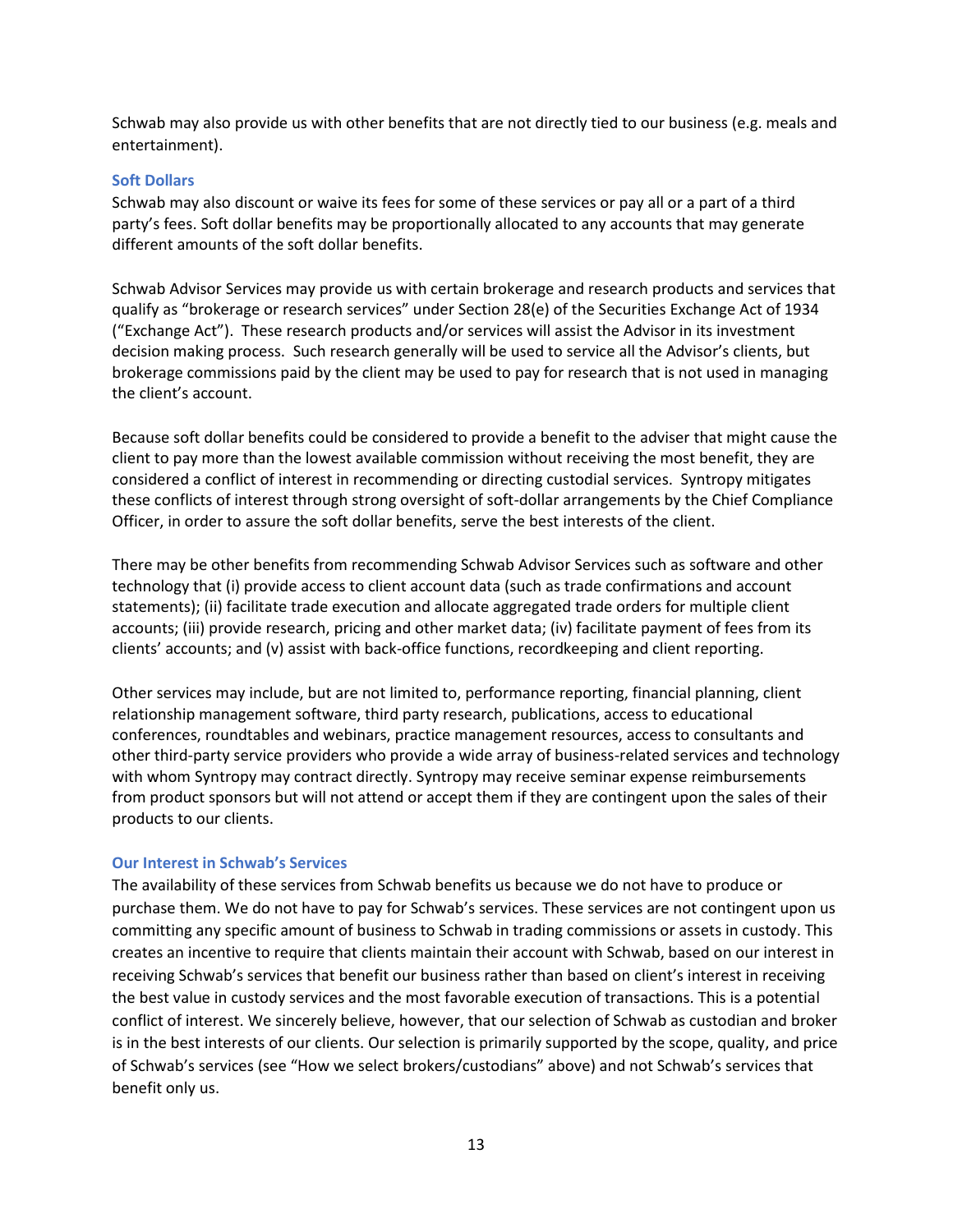## **Item 13 Review of accounts**

#### **Periodic Reviews**

Account information includes the following, but not limited to the amounts of cash and cash equivalents, the quantities and values of securities held, and account transaction activity for each client. This account information is reconciled against statements or electronic files from appropriate custodial statements generally monthly.

## **Review Triggers**

Syntropy periodically conducts manual reviews to evaluate asset allocation, sector weight reports, cash balance, position count, position size, and country weight on all existing accounts. Additionally, ad hoc reports supplement the review process. Our Chief Compliance Officer oversees the existing account review process.

## **Discretionary Authority for Trading**

Upon receiving a Client's written authorization, for those participating in discretionary asset management services via an executed investment advisory agreement, Syntropy will maintain trading authorization over each designated account. Upon receipt of written authorization, we may also implement trades on a discretionary basis. When discretionary authority is granted, we will have the limited authority to determine the type of securities to be purchased, sold or exchanged and a number of securities that can be bought, sold or exchanged for your portfolio without obtaining your consent for each transaction.

#### **Non-Discretionary for Trading**

Syntropy Wealth does not provide Non-Discretionary asset management services for its Clients.

# **Item 14(A) Client referrals and other compensation**

We do not engage in referral relationships with vendors and/or unaffiliated third-party custodians which provide services that may include custody of securities, trade executions, and clearance and settlement of transactions.

#### **Schwab Services**

Syntropy receive an indirect economic benefit, that is, not financially but in terms of time saved and information provided, from Schwab in the form of the support products and services it makes available to us and our clients who maintain their accounts at Schwab. These products and services, how they benefit us, and the related conflicts of interest are described above (see *Item 12*—Brokerage Practices). The availability of Schwab's products and services is not based on us giving particular investment advice, such as buying particular securities for our clients.

## **Item 14(B) Payment for client referrals**

#### **Solicitor Services**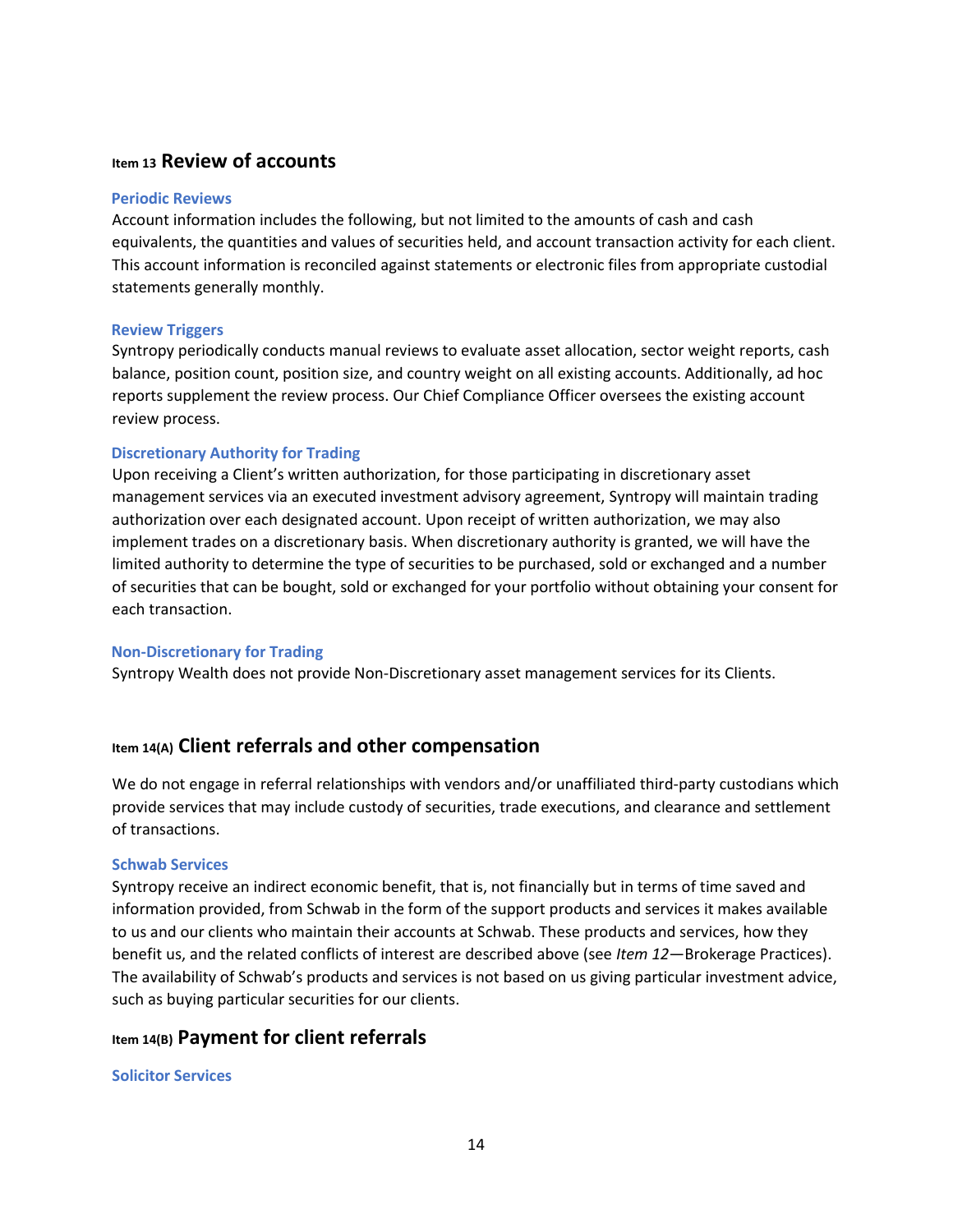Syntropy does engage in referral relationships with vendors and independent solicitors to provide client referrals. If a client is referred to us by a solicitor, this practice is disclosed to the client in writing the solicitor and Syntropy. Syntropy pays the solicitor out of its own funds – specifically, Syntropy generally pays the solicitor a portion of the advisory fees earned for managing the client's assets and it does not increase the fees paid by the client to Syntropy. The use of solicitors is strictly regulated under applicable federal and state law. Syntropy's policy is to fully comply with the requirements of Rule 206(4)-3, under the Investment Advisors Act of 1940, as amended, and similar state rules, as applicable.

Syntropy may receive client referrals from Zoe Financial, Inc. through its participation in Zoe Advisor Network (ZAN). Zoe Financial, Inc. is independent of, and unaffiliated with Syntropy and there is no employee relationship between them. Zoe Financial established ZAN as a means of referring individuals and other investors seeking fee-only personal investment management services or financial planning services to independent investment advisors. Zoe Financial does not supervise the Advisor and has no responsibility for the Advisor's management of client portfolios or the Advisor's other advice or services. The Advisor pays Zoe Financial an on-going fee for each successful client referral. This fee is usually a percentage of the advisory fee that the client pays to the Advisor. The Advisor will not charge clients referred through Zoe Advisor Network any fees or costs higher than its standard fee schedule offered to its clients. For information regarding additional or other fees paid directly or indirectly to Zoe Financial, Inc. please refer to the Zoe Financial Disclosure and Acknowledgment Form.

In the future, Syntropy may engage in client referral relationships with other solicitors, however, if so, they must inform clients and provide them with relevant disclosure and acknowledgment forms.

## **Item 15 Custody**

#### **Relationship with Schwab**

Under government regulations, we are deemed to have custody of your assets if, for example, you authorize us to instruct Schwab to deduct our advisory fees directly from your account, as is the case for Intelligent Portfolio Service, or if you grant us authority to move your money to another person's account. Schwab maintains actual custody of your assets. You will receive account statements directly from Schwab at least quarterly. They will be sent to the email or postal mailing address you provided to Schwab. You should carefully review those statements promptly when you receive them. We also suggest that you compare Schwab's account statements with the periodic portfolio reports you will receive from us which will also be delivered on a quarterly basis.

We do not debit the client fees directly from your advisory accounts. We send information to the custodian to debit client account fees to be transferred to Syntropy. In order to affect this transaction clients voluntarily agreed to this arrangement upon account opening.

## **Item 16 Investment Discretion**

#### **Discretionary Asset Management**

Syntropy manages client assets on a discretionary basis and this authority was authorized by the client at the onset of the advisory relationship. This information is described in the Client Advisory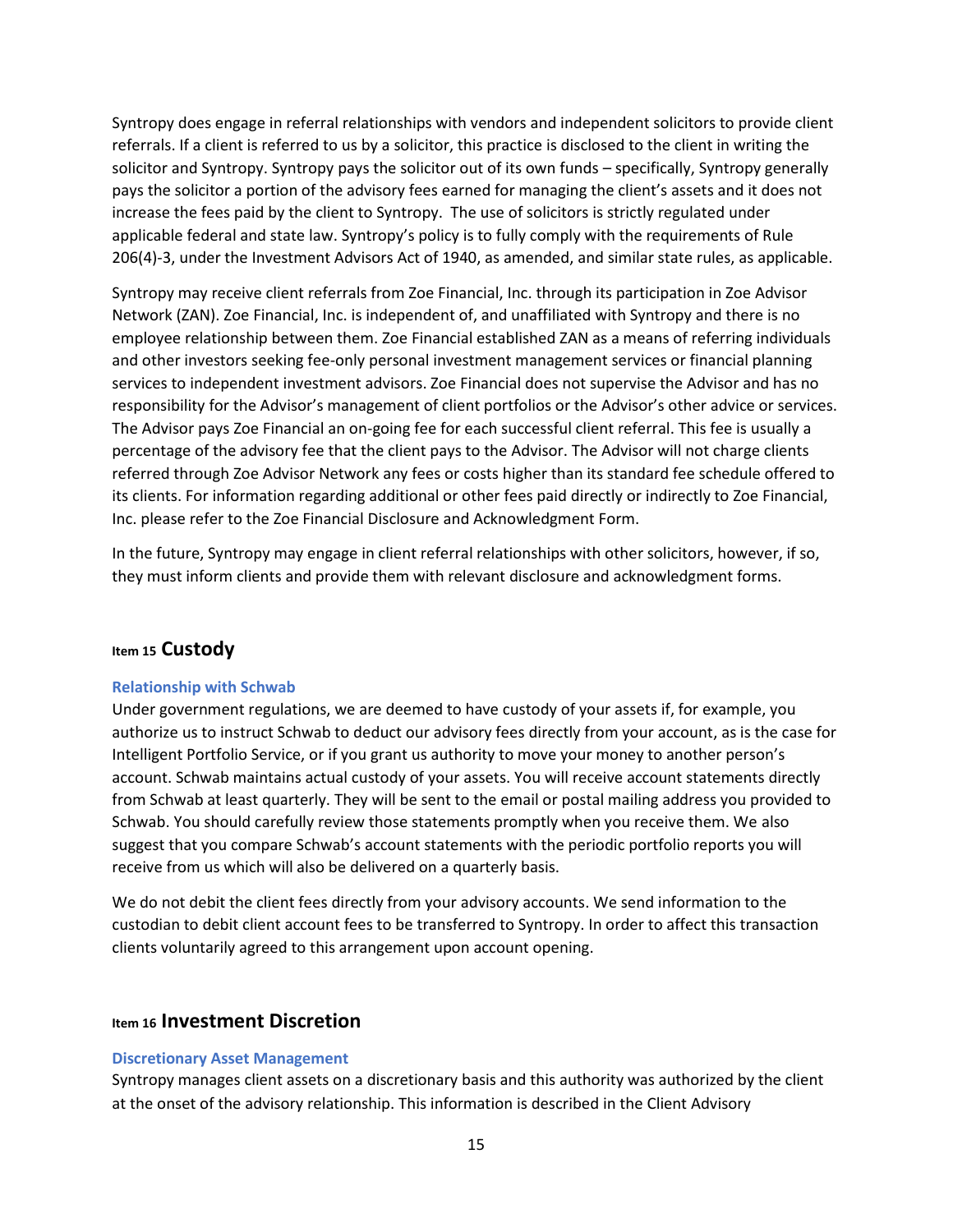Agreement. In all cases, however, this discretion is exercised in a manner consistent with each Client's stated investment objectives for their account. When selecting securities and determining amounts, Syntropy observes the investment policies, limitations and restrictions that were established upon account opening. For registered investment companies, our authority to trade securities may also be limited by certain federal securities and tax laws that require diversification of investments and favor the holding of investments once made.

Any investment guidelines and/or limitations or restrictions that the client would like to place on the account(s) must be provided to Syntropy in writing.

## **Item 17 Voting Client Securities**

#### **Proxy Voting**

As a matter of policy and practice we do not have the authority to vote proxies as it pertains to the issuers of securities held in client accounts. The responsibility for voting client securities places increased liability to our firm and does not enough value to the services provided to clients to justify the additional compliance and regulatory costs associated with voting client securities.

Therefore, clients are responsible for voting all proxies for securities held in accounts managed by us. Typically, our qualified custodian will forward proxy information and other shareholder communications via email or postal delivery service. Although we do not vote client proxies, clients may contact your advisor if you have a question about a proxy.

## **Item 18 Financial Information**

## **A. Financial Condition**

We are not subject to a financial condition that is reasonably likely to impair our ability to meet contractual commitments to Clients. We are currently not in, nor have been historically, in a financially precarious situation or the subject of a bankruptcy petition.

#### **B. Loan Disclosure**

As a registered investment adviser, Syntropy Wealth must disclose certain information about our financial condition, if we have financial commitments that may impair our ability to meet contractual and fiduciary obligations to clients. We have not been the subject of a bankruptcy proceeding nor do we have any financial commitments that would impair our ability to meet contractual or fiduciary commitments. At the outset of the COVID-19 pandemic, we applied for, and received a loan under the Paycheck Protection Program (PPP) authorized pursuant to the Coronavirus Aid, Relief, and Economic Security (CARES) Act. The PPP is a forgivable loan available to businesses who, because of the economic uncertainty of the pandemic, desire to retain and continue paying employees and so use the loan to support ongoing operations. Market volatility has adversely impacted our business. In addition, stateissued "stay at home" and related orders, including work-place protocols for safely conducting business required unforeseen operating expenses to be incurred. Syntropy took advantage of the CARES Act's support and obtained a forgivable PPP loan to meet these extraordinary operational and financial